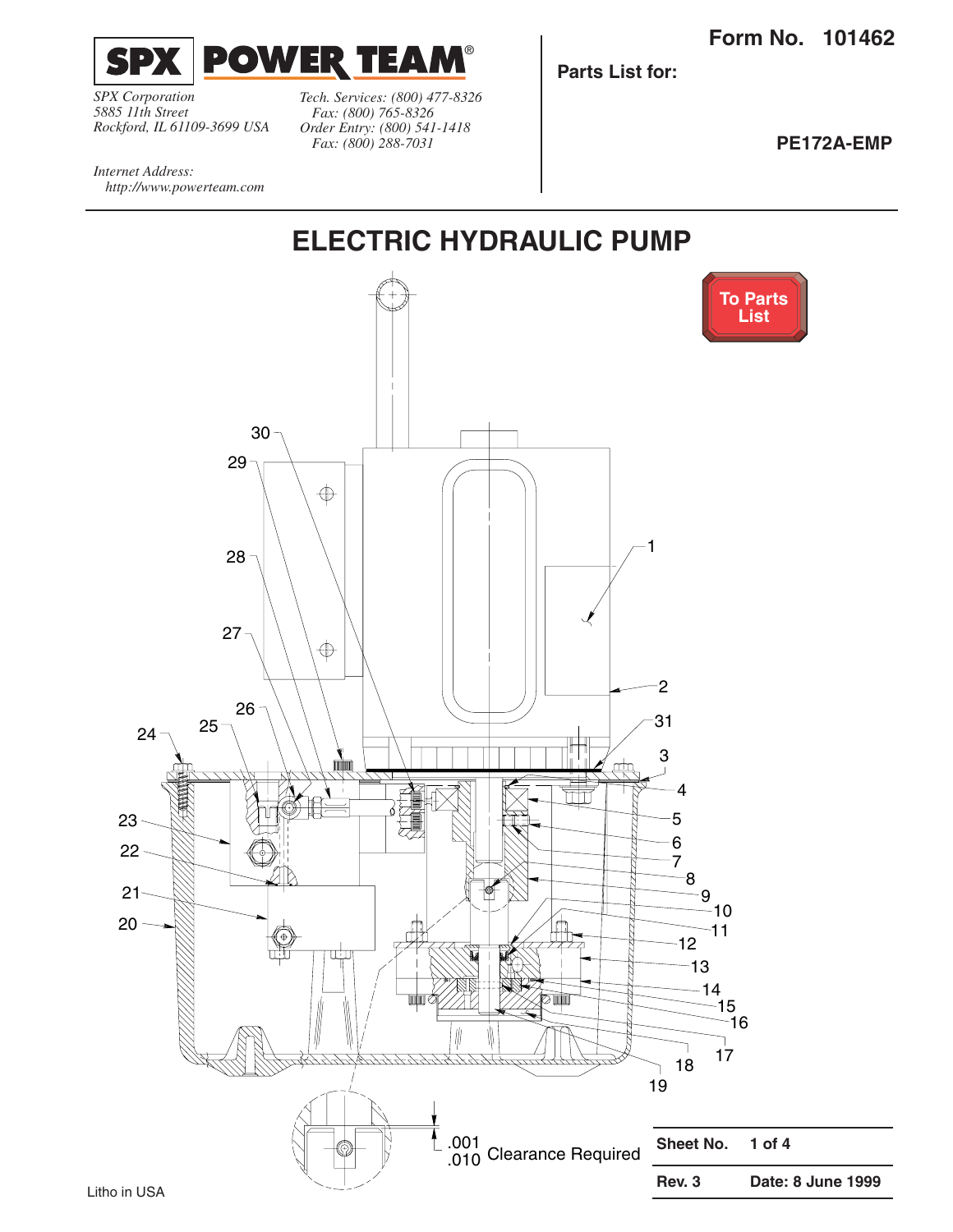## <span id="page-1-0"></span>**Parts List, Form No. 101462, Back sheet 1 of 4**

| <b>Item</b> | Part     | No.   |                                                               | <b>Item</b> | Part   | No.   |                                                                        |                              |
|-------------|----------|-------|---------------------------------------------------------------|-------------|--------|-------|------------------------------------------------------------------------|------------------------------|
| No.         | No.      | Req'd | <b>Description</b>                                            | No.         | No.    | Req'd | <b>Description</b>                                                     |                              |
|             | *200188  |       | <b>Important Decal</b>                                        | 17          | 209794 |       | <b>Gerotor Drive Pin</b>                                               |                              |
| 2           | 58196BK2 |       | <b>Electric Motor</b>                                         | 18          | 21846  |       | <b>Filter Support</b>                                                  |                              |
| 3           | *40164   |       | Gasket                                                        | 19          | 304835 |       | Drive Shaft                                                            | $\bar{\mathsf{T}}\mathsf{o}$ |
| 4           | 209798   |       | <b>Retaining Ring</b>                                         | 20          | 61165  |       | Reservoir                                                              | <b>Drawing</b>               |
| 5           | 209805   |       | <b>Ball Bearing</b>                                           | 21          | 52167  |       | <b>Block</b>                                                           |                              |
| 6           | 10519    |       | Set Screw (1/4-20 UNC X 3/8 Lg.;                              | 22          | *10266 |       | O-ring $(3/8 \times 1/4 \times 1/16)$                                  |                              |
|             |          |       | Torque to 60/80 in. lbs.)                                     | 23          | 61167  |       | <b>Body</b>                                                            |                              |
| 7           | 10136    |       | Set Screw (1/4-20 UNC x 1/4 Lg.;<br>Torque to 60/80 in. lbs.) | 24          | 209799 | 14    | Cap Screw (1/4-10 X 7/8 Lg.<br>Self-tapping; Torque to 50/60 in. lbs.) |                              |
| 8           | 10973    |       | Roll Pin (3/16 Dia. X 1-1/4 Lg.;                              | 25          | 209795 |       | <b>Outlet Ball Stop</b>                                                |                              |
|             |          |       | Note: Locate slot as shown.)                                  | 26          | 19463  |       | Tee                                                                    |                              |
| 9           | 45596    |       | Eccentric                                                     | 27          | 10427  |       | Pressure Plug (1/8 NPTF)                                               |                              |
| 10          | 12595    |       | Washer (1-1/8 X 1/2 X .077 Thk.)                              | 28          | 304819 |       | Hose Assembly                                                          |                              |
| 11          | *304830  |       | Oil Seal                                                      | 29          | 10030  |       | Cap Screw (5/16-18 UNC X 3/4 Lg.;                                      |                              |
| 12          | 10199    | 2     | Hex Nut $(1/4-20$ UNC)                                        |             |        |       | Torque to 220/240 in. lbs.)                                            |                              |
| 13          | 61170    |       | Housing                                                       | 30          | 10022  | 4     | Screw (1/4-20 UNC X 1-1/2 Lg.;                                         |                              |
| 14          | 61169    |       | Gerotor Housing                                               |             |        |       | Torque to 180/200 in. lbs.)                                            |                              |
| 15          | *10922   |       | O-ring (2-1/8 X 1-15/16 X 3/32)                               | 31          | 351060 |       | Gasket                                                                 |                              |
| 16          | 304826   |       | Gerotor                                                       |             |        |       |                                                                        |                              |

Part numbers marked with an asterisk (\*) are contained in Repair Kit No. 300430.



**HYDRAULIC SCHEMATIC**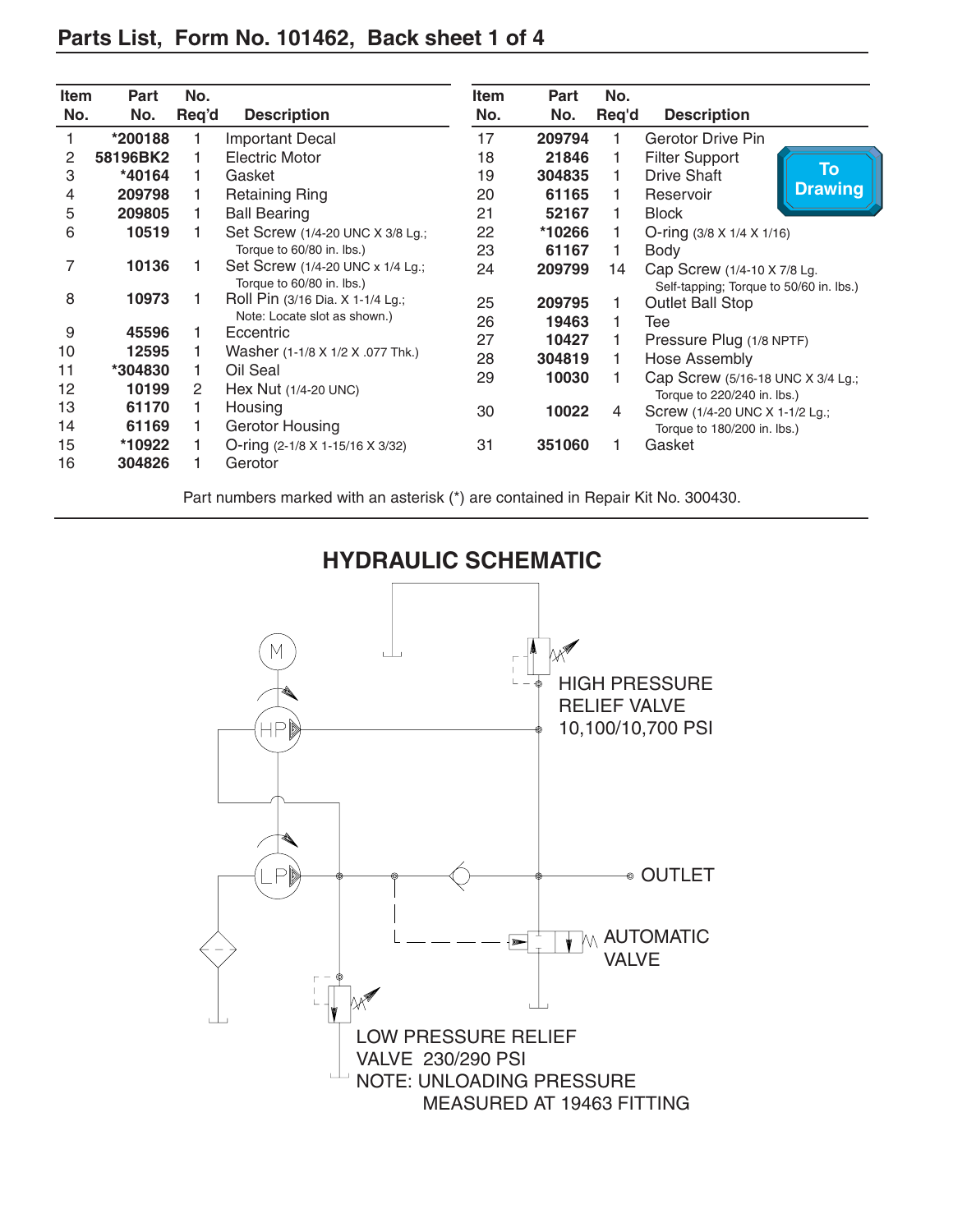**TOP VIEW**



| <b>Item</b><br>No. | Part<br>No. | No.<br>Reg'd | <b>Description</b>                                         |
|--------------------|-------------|--------------|------------------------------------------------------------|
|                    | 20937       |              | Vent Cap                                                   |
| 2                  | 200415      |              | <b>Rubber Gasket</b>                                       |
| 3                  | 10009       | 2            | Cap Screw (1/4-20 UNC X 3/4 Lg.; Torque to 60/80 in. lbs.) |
| 4                  | 11351       | 2            | Washer (1/4 External Tooth)                                |
| 5                  | 10245       | 2            | Washer (For 1/4 bolt))                                     |
| 6                  | 10199       | 2            | Hex Nut (1/4-20 UNC))                                      |
| 7                  | 47492       |              | <b>Tube Handle</b>                                         |
| 8                  | 61165BK2    |              | Cover Plate                                                |

Note: Removed Item #9 [Washer] at last revision(s) made to this form.

**Sheet No. 2 of 4**

**Rev. 3 Date: 8 June 1999**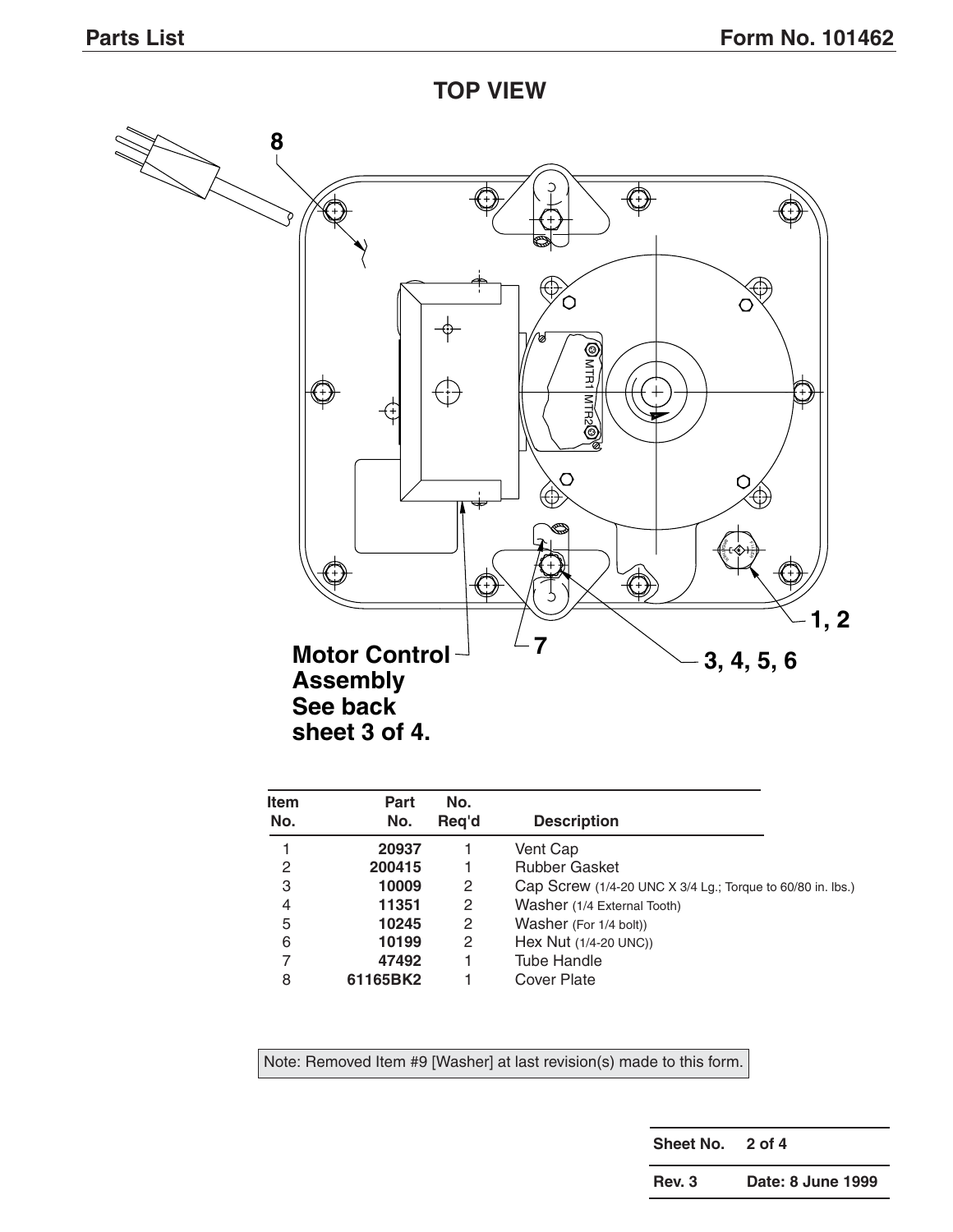<span id="page-3-0"></span>

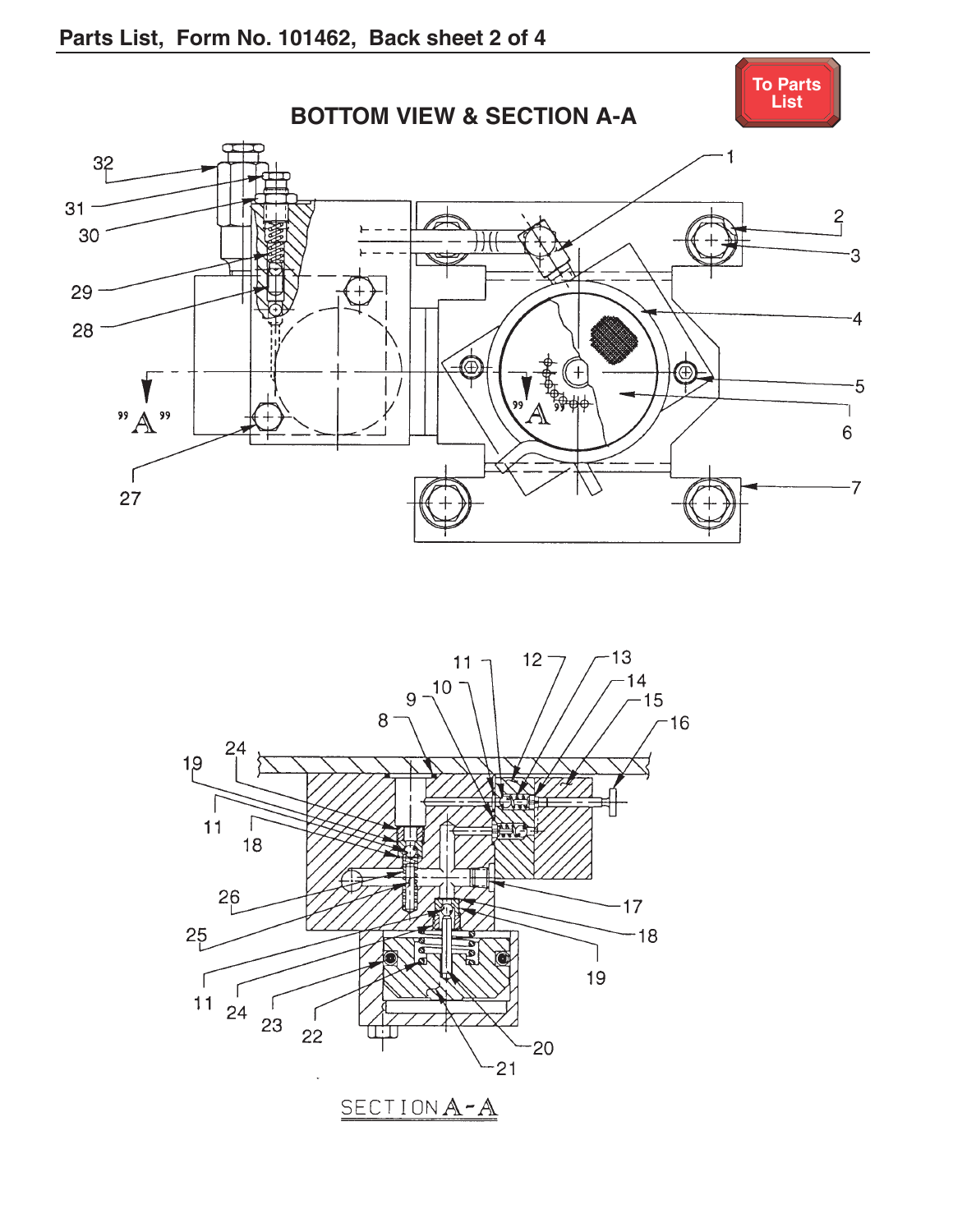<span id="page-4-0"></span>

| <b>Item</b>    | <b>Part</b> | No.            |                                                                   |
|----------------|-------------|----------------|-------------------------------------------------------------------|
| No.            | No.         | Req'd          | <b>Description</b>                                                |
| 1              | 14440       | 1              | 90° Elbow Fitting                                                 |
| 2              | 10258       | 4              | Washer (For 3/8 bolt)                                             |
| 3              | 213663      | 4              | Cap Screw (3/8-16 UNC X 1" Lg.; Torque to 230/250 in. lbs.)       |
| 4              | 11461       | 1              | <b>Hose Clamp</b>                                                 |
| 5              | 10854       | 2              | Cap Screw (1/4-20UNC X 1-3/4Lg.; Torque to 60/80 in. lbs.)        |
| 6              | 21608       | 1              | Filter                                                            |
| $\overline{7}$ | 52174       | 1              | <b>Pump Mounting Bracket</b>                                      |
| 8              | *10273      | 1              | O-ring (13/16 X 5/8 X 3/32)                                       |
| 9              | *14763      | 1              | O-ring (7/16 X 5/16 X 1/16)                                       |
| 10             | *10265      | 1              | O-ring (5/16 X 3/16 X 1/16)                                       |
| 11             | *12223      | 4              | Ball (3/16 Dia.)                                                  |
| 12             | 45559       | 1              | <b>Block</b>                                                      |
| 13             | *10445      | 2              | Compression Spring (5/32 O.D. X 3/4 Lg.)                          |
| 14             | 24549       | $\overline{c}$ | <b>Ball Guide</b>                                                 |
| 15             | 45560       | 1              | <b>Block</b>                                                      |
| 16             | 304820      | 1              | Piston                                                            |
| 17             | 15130       | 1              | Plug (1/16 NPTF)                                                  |
| 18             | *10442      | $\overline{c}$ | Washer (3/8 X 1/4 X 1/32)                                         |
| 19             | *209787     | $\overline{c}$ | Replaceable Seat                                                  |
| 20             | 211843      | $\mathbf{1}$   | Dowel Pin (Note: Install with radius end out.)                    |
| 21             | 46063       | 1              | Piston                                                            |
| 22             | *16346      | 1              | Spring (1" O.D. X 7/8 Lg.)                                        |
| 23             | *10283      | 1              | O-ring $(2" X 1-5/8 X 3/16)$                                      |
| 24             | 209797      | $\overline{2}$ | Hollow Lock Screw (7/16-20 UNF-3A;<br>Torque to 180/200 in. lbs.) |
| 25             | 12149       | 1              | Pin                                                               |
| 26             | *16057      | 1              | Compression Spring (3/16 O.D. X 1" Lg.)                           |
| 27             | 13037       | 2              | Cap Screw (1/4-20 UNC X 2" Lg.; Torque to 40/50 in. lbs.)         |
| 28             | 15156       | 1              | Pin (Note: Install tapered end toward spring.)                    |
| 29             | *11221      | 1              | Spring (1/4 O.D. X 1" Lg.)                                        |
| 30             | 10386       | 1              | Nut (3/8-24 UNF)                                                  |
| 31             | *29786      | 1              | <b>Valve Adjusting Screw</b>                                      |
| 32             | 21278       | 1              | Relief Valve Assembly (Set at 10,100/10,700 PSI)                  |

Part numbers marked with an asterisk (\*) are contained in Repair Kit No. 300430.



Refer to any operating instructions included with this product for detailed information about opertion, testing, disassembly, reassembly, and preventive maintenance.

Items found in this parts list have been carefully tested and selected. **Therefore: Use genuine Power Team replacenent parts!**

Additional questions can be directed to our Technical Services Department.

**Sheet No. 3 of 4**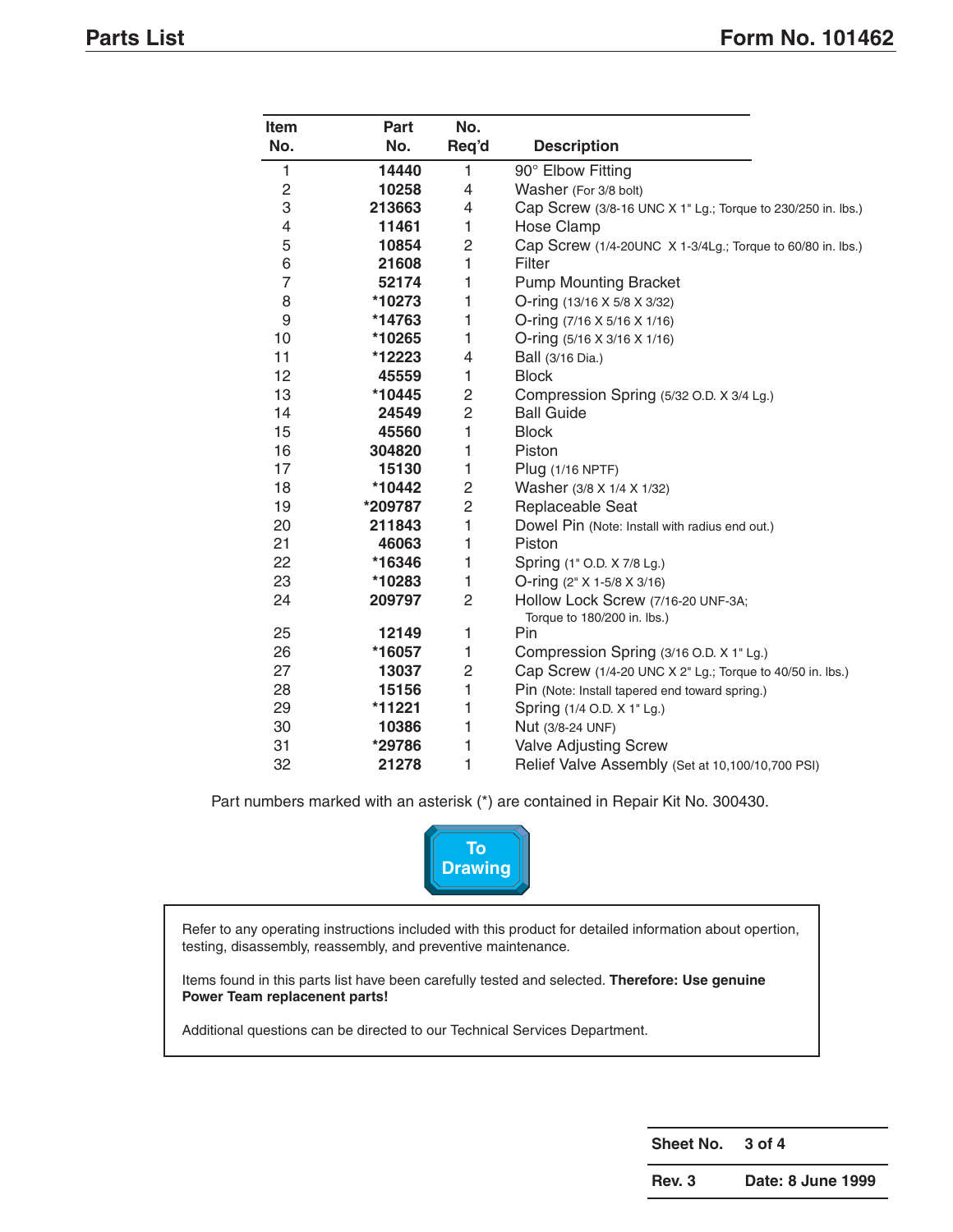<span id="page-5-0"></span>